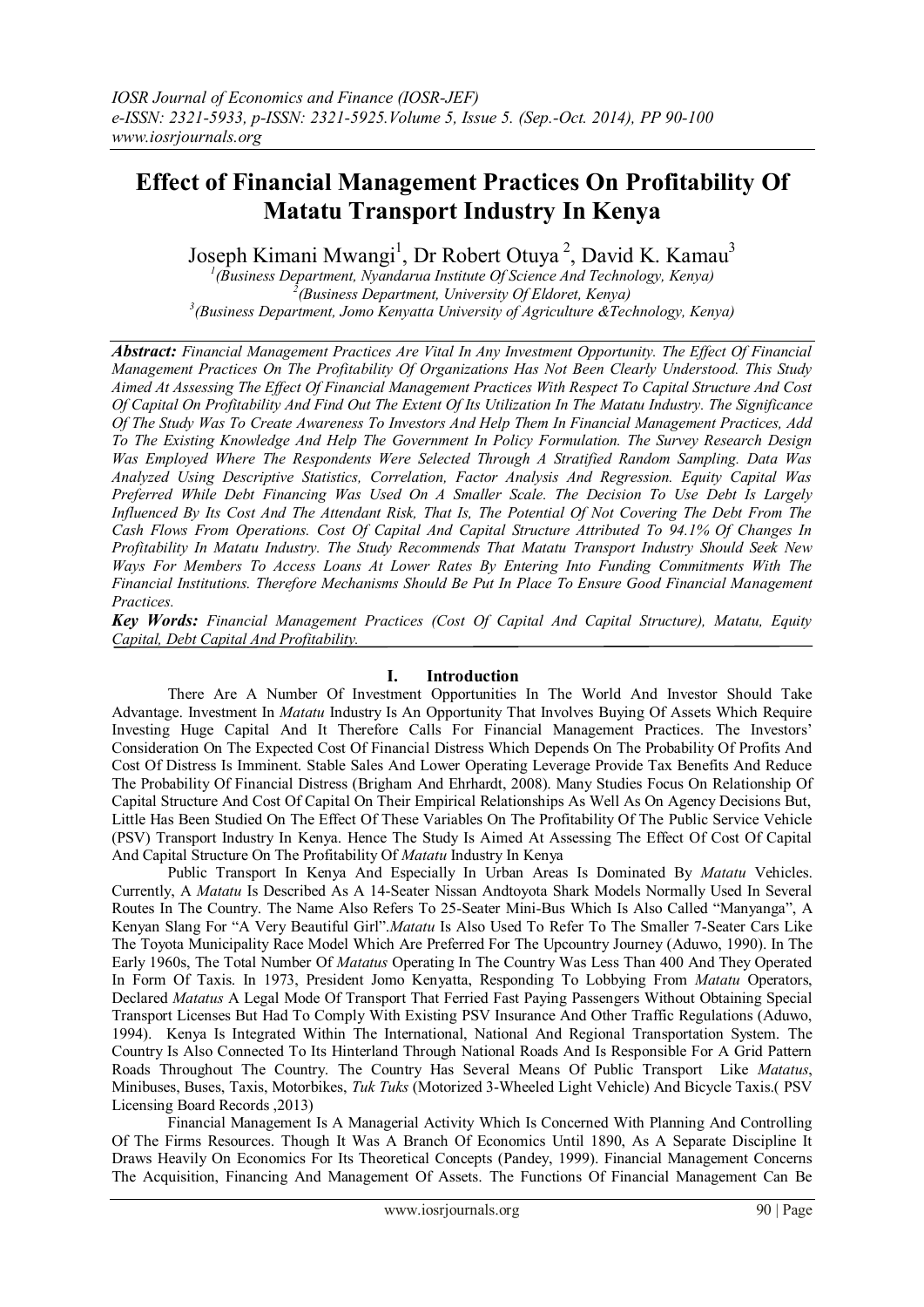Broken Down Into Three Major Areas; Investment, Financing And Assets Management Decisions (Horne And Wachowicz, 2001). Efficient Financial Management Requires The Existence Of Some Objectives. An Efficient Financial Decision Made Requires To Have Some Standards. There Are Various Objectives Of Organization And The Major One Being To Maximize The Investors Profitability For Most Firms (Horne And Wachowicz, 2001). Financial Decisions Of The Investors Are Interrelated And Jointly Affect The Market Value Of Its Shares By Influencing Profitability And Risk Of The Organization. A Balance Between Profitability And Risk Require Be Maintained Inorder To Maximize The Market Value Of The Investor. Such A Balance Is Called Risk- Profitability Trade-Off And Every Financial Decision Involves This Trade-Off.

The Financial Manager, In A Bid To Maximize Owners Wealth, Should Strive To Maximize Profitability In Relation To The Given Risk. He Should Avoid Unnecessary Risks, Ensure Maximum Profitability And Net Cash Flow Of The Organization Should Be Constantly Monitored To Assure Investors Investments (Pandey, 1999).

Capital Budgeting Involves The Decision In Allocation Of Capital To Long-Term Assets That Could Yield Benefits In The Future. Two Important Aspects Of Investment Are The Evaluation Of The Prospective Profitability Of New Investment And Comparison Of The Measurement Of A Cut-Off Against The Prospective Return Of New Investments. Future Benefits Of Investments Are Difficult To Measure And Cannot Be Predicted With Certainty. Due To Uncertainty, Future Investment Decisions Involve Risk And Therefore It Is Evaluated In Terms Of Expected Return And Risk (Pandey, 2001). There Is A Broad Agreement That The Correct Cut-Off Rate Is The Required Rate Of Return Or The Opportunity Cost Of Capital.

The Central Issue In Financing Is To Determine The Proportionality Of Equity And Debt Which Is Called Capital Structure. The Investor Must Strive To Obtain The Best Financing Mix Or The Optimum Capital Structure For The Firm. The Firm's Capital Structure Is Considered To Be Optimum When The Market Value Of Shares Is Maximized. The Use Of Debt Affects The Return And Risk Of Shareholder. It May Increase The Return On Equity Capital But It Also Increases Risk. A Proper Balance Will Have To Be Struck Between Return And Risk. When The Shareholder Return Is Maximized With Minimum Risk, The Market Value Per Share Will Be Maximized And The Firm's Capital Structure Would Be Considered Optimum (Pandey, 2001). Once The Financial Manager Is Able To Determine The Best Combination Of Debt And Equity, Then One Must Raise The Appropriate Amount Through The Best Available Sources. In Practice, A Investor Considers Many Other Factors Such As Control, Flexibility, Loan Covenants And Legal Aspects In Deciding Its Capital Structure.

## **Research Hypotheses 1**

Ho: Cost Of Capital Has No Significant Effect On PSV *Matatus Transport Industry* Profitability In Kenya.

## **Research Hypotheses II**

Ho: Capital Structure Has No Significant Effect On PSV *Matatus Transport Industry* Profitability In Kenya.

## **2.1 Capital Structure**

# **II. Literature Review**

The Assets Of A Company Or An Investor Can Be Financed Either By Increasing The Owner's Claims. The Owners' Claims Increase When The Firm Raises Funds By Issuing Ordinary Shares Or By Retaining The Earnings; The Creditors' Claims Increase By Borrowing. The Various Means Of Financing Represent The Financial Structure Of A Firm. Traditionally, Short-Term Borrowings Are Excluded From The Lists Of Methods Of Financing The Firm's Capital Expenditure And Therefore, The Long Term Claims Are Said To Form The Capital Structure (Emery, Finnerty And Stowe, 2007). The Capital Structure Decision Was First Tackled In A Vigorous Theoretical Analysis By The Financial Economists Modigliani And Miller In 1958. They Created A Simplified Model Of The World By Making Some Assumptions. Given Those Assumptions They Concluded That The Value Of A Firm Remain Constant Regardless Of The Debt Level. In The Real World Companies Do Not Generally Raise Their Debt-To-Equity Ratio To Very High Levels (Glen, 2008). The Financing Or Capital Structure Decision Is A Significant Managerial Decision, It Influences The Shareholders Return And Risk, Consequently, The Market Value Of The Share May Be Affected By The Capital Structure Decision. The Investor Will Have To Plan Its Capital Structure Firm Initially At The Time Of Its Promotion. Subsequently, Whenever Funds Have To Be Raised To Finance Investments A Capital Structure Decision Is Involved (Brigham And Ehrhardt, 2008). Pandey (1999) Came Up With The Process Of The Capital Structure Decision.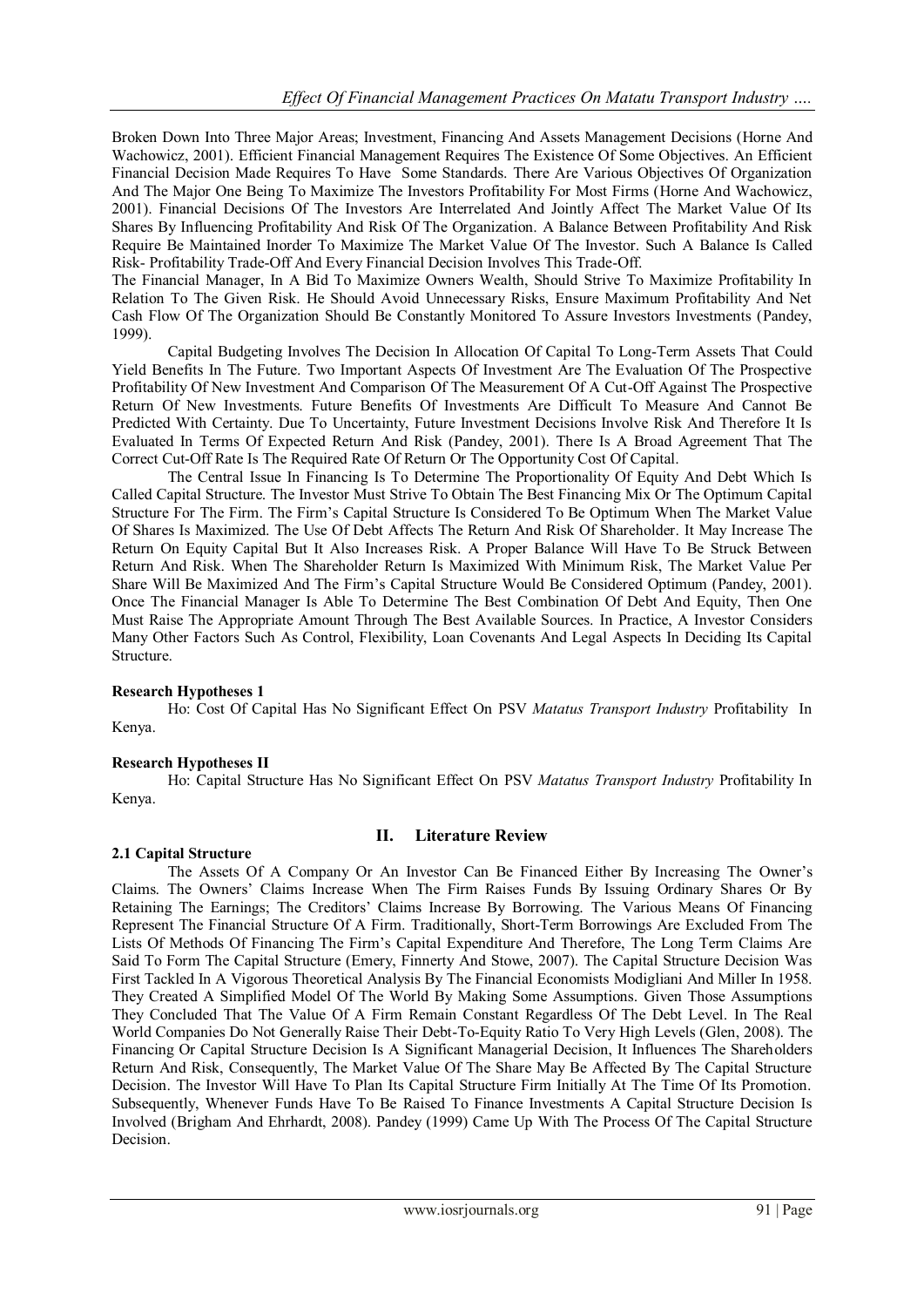



The Demand For Raising Funds Generates A New Capital Structure Since A Decision Has To Be Made As To The Quantity And Forms Of Financing. This Decision Will Involve An Analysis Of The Existing Capital Structure And The Factors Which Will Govern The Decision At The Present. The New Financing Decision Of The Firm May Affect Its Debt-Equity Mix. The Debt-Equity Mix Has Implications For The Shareholders' Earnings And Risk Which In Turn Will Affect The Cost Of Capital And The Value Of The Investor.

According To Brigham And Ehrhardt (2008) Managers Should Choose The Capital Structure That Maximizes Shareholders Wealth. The Basic Approach Is To Consider A Trial Capital Structure Based On The Market Values Of The Debt And Equity, And Then Estimate The Wealth Of The Shareholders Under This Capital Structure. The Approach Is Repeated Until An Optimal Capital Structure Is Identified. There Are Five Steps For The Analysis Of Each Potential Capital Structure:

I) Estimate The Interest Rate The Firm Will Pay.

Ii) Estimate The Cost Of Equity.

Iii) Estimate The Weighted Average Cost Of Capital.

Iv) Estimate The Free Cash Flows And Their Present Values; Which Is The Value Of The Firm.

V) Deduct The Value Of The Debt To Find The Shareholders Wealth Which We Want To Maximize.

Brigham And Daves (2004) Argues That The Business Risk And Tax Position Need Financial Flexibility, Managerial Conservatism Or Aggressiveness And Growth Opportunities Influence The Firm's Capital Structure. Pandey (2001) Argues That The Value Of The Firm Or The Investor Depends Upon Its Expected Return And The Rate Used To Discount The Expected Return. Thus, The Capital Structure Decision Can Affect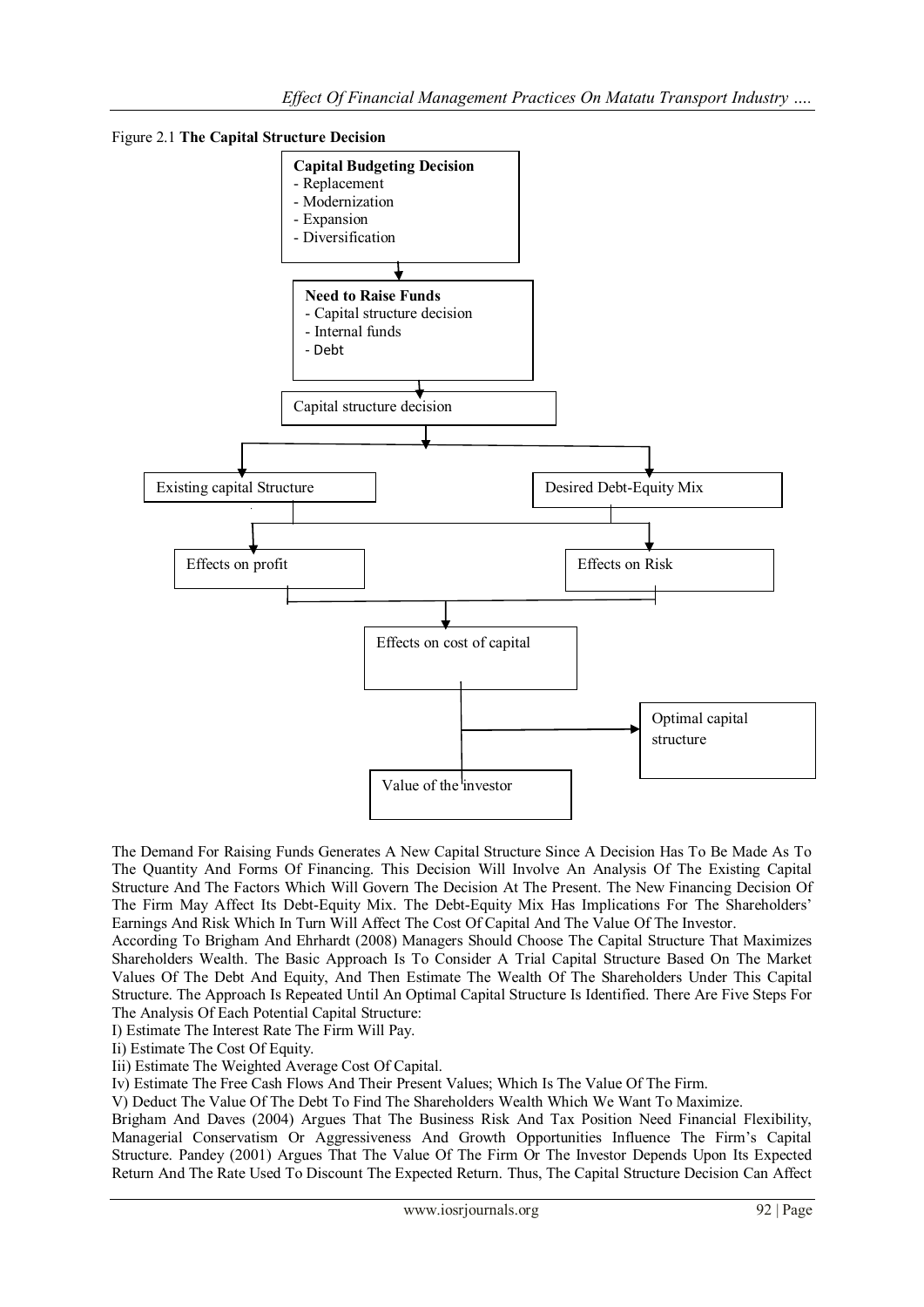The Value Of The Investor By Changing The Expected Profit Or The Cost Of Capital Or Both. Leverage Cannot Change The Total Expected Return Of The Investor, But It Can Affect The Residue Return Of The Shareholders. The Effect Of Leverage On The Cost Of Capital Is Not Very Clear Conflicting Opinions Have Been Expressed On This Issue. In Fact, This Issue Is One Of The Most Contentious Areas In The Theory Of Finance And Perhaps More Theoretical And Empirical Work Has Been Done On The Subject Than On Any Other. If Leverage Affects The Cost Of Capital And The Value Of 9 The Firm, An Optimum Capital Structure Would Be Obtained At The Combinations Of Debt And Equity That Maximize The Total Value Of The Investor. Given That A Firm Has A Certain Structure Of Assets Which Offers Net Operating Earnings Of A Given Size And Quality And Given A Certain Structure Of Rates In The Capital Markets Is There Some Specific Degree Of Financial Leverage In Which The Market Value Of The Firm's Securities Will Be Higher (Or The Cost Of Capital Will Be Lower) Than At Other Degrees Of Leverage (Brigham And Deves, 2004). The Existence Of An Optimum Capital Structure Is Not Accepted By All. There Exist Two Extreme Views And A Middle Position. David Durand Identified The Two Extreme Views The Net Income And Net Operating Approaches. The Net Income Approach; The Cost Of Debt And Cost Of Equity Are Assumed To Be Independent To Form Capital Structure, The Weighted Average Cost Of Capital Declines And The Total Value Of The Firm Rises With Increase Use Of Leverage. The Net Operating Income (NOI) Approach, The Cost Of Equity Is Assumed To Increase Linearly With Leverage. As A Result, The Weighted Average Cost Of Capital Remains Constant And The Total Value Of The Firms Also Remain Constant As Leverage Is Changed. Brigham And Ehrhardt (2008) Support The NOI Approach By Providing Logically Consistent Behavioral Justification In Its Favour. They Deny The Existence Of The Optimum Capital Structure. According To (Horne And Wachowicz, 2001) For One To Understand The Capital Structure And Face Value Of The Firm One Has To Make Assumptions Which Are Firms Employ Only Two Type Of Capital: Debt And Equity, The Total Assets Of The Firm Are Given, Investors Have The Same Subjective Probability Distribution Of Expected Return, The Firm Has A Policy Of Pay 100 Per Cent Dividends; Business Risk Is Assumed To Be Constant And Independent Of Capital Structure, Finally The Corporate And Personal Income Taxes Do Not Exist.

## **2.2 The Cost Of Capital**

Decisions To Develop New Products, Build Factories And Distribution Centers, And Install Information Technology And Acquiring Other Companies Are Some Of The Most Important Business Decisions That Require Capital. In Making These Decisions, A Company Approximate The Total Investment Required And Determine Whether The Expected Rate Of Return Exceeds The Cost Of The Capital. The Cost Of Capital Is Also Used In Many Compensation Plans, With Bonuses Dependent On Whether Company's Return On Invested Capital Exceeds The Cost Of Capital (Ehrhardt, 1994). It Should Be Recognized At The First Outset That The Cost Of Capital Is One Of The Most Difficult And Ten Most Disputed Topics In Finance Theory, Financial Experts Express Conflicting Opinions On The Methods Of Measuring Cost Of Capital. Cost Of Capital Is A Vital Concept In Financial Decision Making. It Is Useful As A Standard For Evaluating Investment Decision, Designing A Firm's Debt Policy And Appraising The Financial Performance Of Top Management. The Cost Of Capital Can Also Be Useful In Deciding About The Methods Of Financing At A Point Of Time (Ehrdardt, 1994). The Investors Cost Of Capital Is The Average Of The Opportunity (Or Required Rates Of Return) Of Various Securities Which Have Claims On The Organization Assets (Pandey, 2001). The Required Rates Of Return Are Market-Determined. The Market Price Of Securities Is A Function Of The Return Expected By The Investors. The Forces Of Demand And Supply Establish Equilibrium Rates For Various Securities. Glen (2008) Gives The Formula Of Cost Of Capital.

 $I_0$  =  $CF_1/1+K + CF_2/(1+K)^2$  +----+ $Cf_n/(1+K)^N$ 

Equation (1)

Where  $I_0$  Is The Capital Supplied By The Investors In Period 0,

CF Are The Return Expected By Investor And

K Is The Required Cost Of Capital.

The Cost Of Capital Is The Internal Rate Of Return Which Equates The Present Values Of Cash Flow Of A Financial Opportunity. An Organization May Borrow Funds From Financial Institutions Or Public Either In The Form Of Public Deposits Or Debentures For A Specified Period Of Time At A Certain Rate Of Interest. The Contractual Rate Of Interest Forms The Basis For Calculating The Cost Of Any Form Of Debt (Pandey, 2001). Firms May Raise Equity Capital Internally By Retaining Earnings. Alternatively, They Could Distribute The Entire Earnings To Equity Shareholders And Raise Equity Capital Externally By Issuing New Shares. In Both Cases Shareholders Are Providing Capital To The Firms To Finance Their Capital Expenditures. Therefore, The Equity Shareholders' Required Rate Of Return Will Be The Same Whether They Supply Capital By Purchasing New Shares Or By Foregoing Dividends Which Could Have Been Distributed To Them (Taggart, 1991). An Investor Obtains Capital From Various Sources Due To Risk Differences And The Contractual Agreement Between The Financial Institutions And The Investor. The Cost Of Capital Of Each Source Differs From Different Financial Institutions. The Aggregate Cost Of All Sources Of Capital Is Known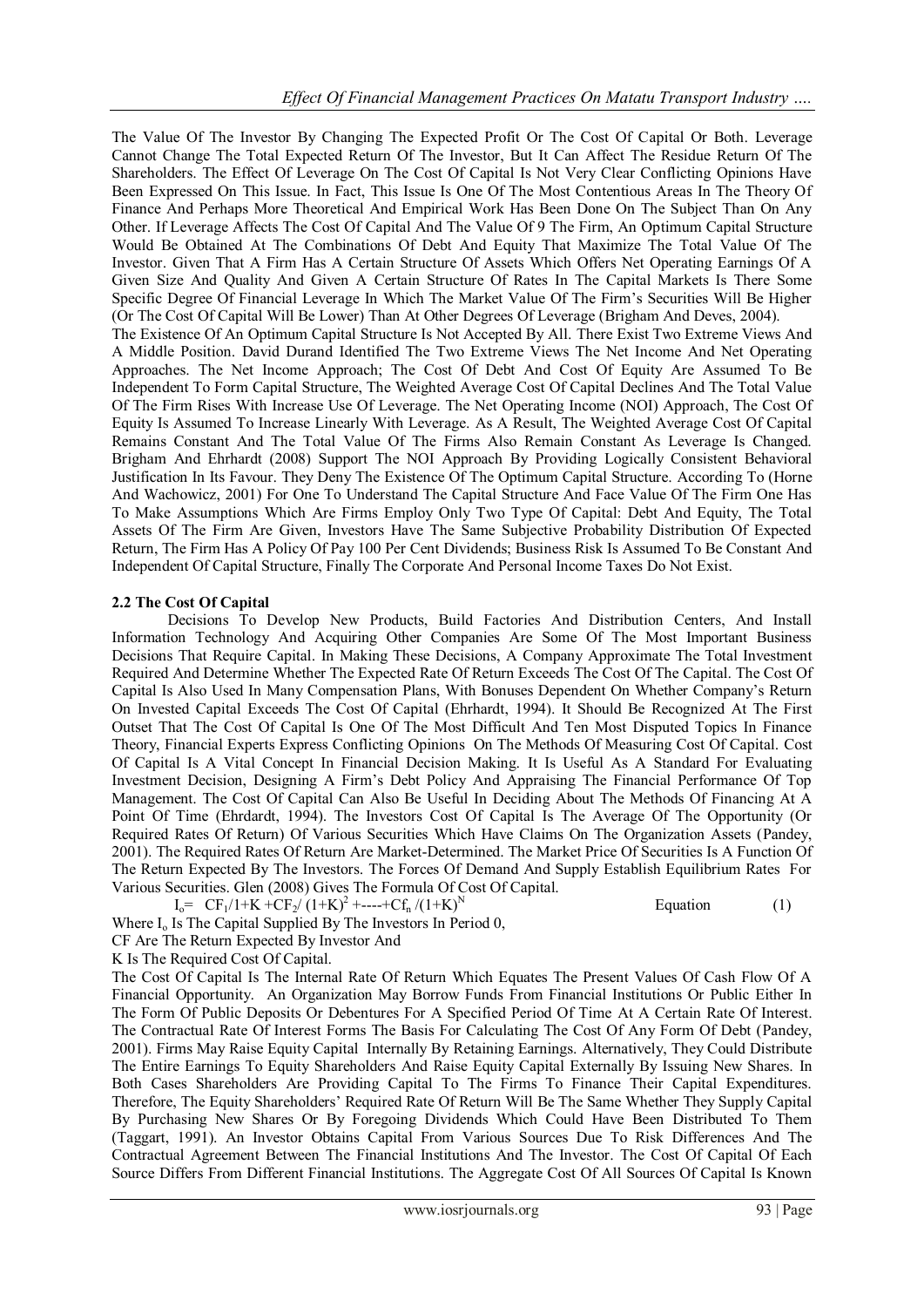As Overall Or Average Cost Of Capital. In Practice Investors Do Not Use All Sources Of Capital That Are Related To Each Other. The Investor's Decisions To Use Debt In A Given Period Reduce Its Future Debt Capacity As Well As Increases Risk To Shareholders. The Share Holder Will Require A Higher Rate Of Return To Compensate For The Increased Risk. Similarly, The Firm's Decision To Use Equity Capital Will Enlarge Its Potential For Borrowings In The Future. Over The Long Run The Organization Will Maintain A Balance Between Debt And Equity, Because Of The Connection Between The Sources Of Capital And The Organization Desire To Have A Balance Capital Structure In The Long Run. It Is Generally Agreed That The Cost Of Capital Should Be Used In Composite (Pandey, 2001).

## **2.3 Portfolio Theory**

The Portfolio Theory Provides A Normative Approach To Investing The Entire Wealth In A Single Asset Or Security. Modern Portfolio Theory (MPT) Proposes How To Make A Decision To Invest In Assets Or Securities Under Risk. It Is Based In The Assumption That Investors Are Risk-Averse (Pandey, 2001). This Implies That Investors Hold Well-Diversified Portfolio Instead Of Investing The Entire Wealth In A Single Asset Or Security. Modern Portfolio Theory Proposes How Rational Investors Will Use Diversification To Optimize Their Portfolio And How A Risky Asset Should Be Priced. Recent Innovations In Theory Particularly Under The Rubric Of Post-Modern Portfolio Theory (PMPT) Have Exposed Several Flaws In This Reliance Of Variance As The Investors Risk Proxy. The Capital Allocation Line (CAL) Is The Line Of The Expected Return Plotted Against Risk (Standard Deviation) That Connects The Entire Portfolio That Can Be Formed Using A Risky Assets And A Riskless Asset. Brigham (2002) Also Proved That It Is A Straight Line And It Has The Following Equation:

 $CAL= E(RC) = Rf + \partial C E(Rp) - Rf/\partial P$  Equation ( 2)

In This Formula P Is The Portfolio F Is The Risk Less Portfolio And

C Is A Combination Of Portfolio P And F.

Mathematically The Efficient Frontier Is The Intersection Of The Set Of Portfolios With Minimum Variance (Mvs) And The Set Of Portfolios With Maximum Return. Formally The Efficient Frontier Is The Set Of Maximal Elements With Respect To The Partial Order Of Product On Risk And Return.

The Capital Asset Pricing Model Specifies The Relationship Between Risk And Required Rates Of Return On Asset In Well-Diversified Portfolios. Brigham (2002) Examines The Assumptions Behind CAPM Which Are: All Investors Focus On A Single Holding Period And They Seek To Maximize The Expected Utility Of Their Terminal Wealth By Choosing Among Alternatives Portfolios On The Basis Of Each Portfolio Expected Return And Standard Deviation, All Investors Can Borrow An Unlimited Amount At A Given Risk-Free Rate And There Are No Restrictions On Short Sales Of Any Assets ( Investors Have Homogenous Expectations), All The Assets Are Perfectly Divisible And Perfectly Liquid, There Are No Transaction Cost And Taxes And Finally The Quantities Of All Assets Are Given And Fixed. Copeland, Shastri And Weston (2005) Suggested The Uses Of CAPM As Determining The Cost Of A Security, Determination Of Weighted Average Cost Of Capital, In Capital Budgeting And Valuation Of Securities. The CAPM Is A Single-Factor Model Which It Specifies Risk As A Function Of Only One Factor, The Security's Beta Coefficient (Brigham And Daves, 2004).Many Factors May Be Required To Specify The Equilibrium Risk/Return Relationship And Thus The Capital Pricing Model Faced A Number Of Challenges. The CAL And CAPM Are Often Contrasted With The Arbitrage Pricing Theory Which Holds That The Expected Return Of A Financial Asset Can Be Modeled To A Linear Function Of Various Macro-Economic Factors, Where Sensitivity To Changes In Each Factor Is Represented By A Factor Specific Beta Coefficient (Brigham And Ehrhardt, 2008).

It Is An Extension Of The Traditional Modern Portfolio Theory Also Called Mean-Variance Analysis. Both Theories Propose How Rational Investors Should Use Diversification To Optimize Their Portfolios And How A Risk Asset Should Be Priced. Markowitz (1959) Laid The Foundation Of MPT The Greatest Contribution Of Which Is The Establishment Of A Formal Risk/Return Framework For Investment Decision Making. It Has Long Been Recognized That Investors Typical Do Not Establish The Returns Above The Minimum They Must Earn In Order To Achieve Their Investment Objectives. They Believe That Risk Has Much To Do With Bad Outcome When Returns Are Below The Required Target. The Good Outcome Is Return In Excess Of The Target And That Losses Weigh More Heavily Than Gains.

#### **2.4 The Capital Asset Pricing Model, Risk And Return**

The Holy Grail Of Finance Is The Search For The Relationship Between Risk And Required Rates Of Return. The Relationship Affects The Securities Purchased And Sold By Investors And The Strategies Adopted By Portfolio Managers. In Fact Most Decisions In Finance Boil Down To The Trade-Off Between Risk And Return (Brigham And Ehrhardat, 2008). The CAPM Was The First Theory Of Risk And Return To Become Widely Used By Analyst Investors And Corporations. The CAPM Key Contributions Is The Insight That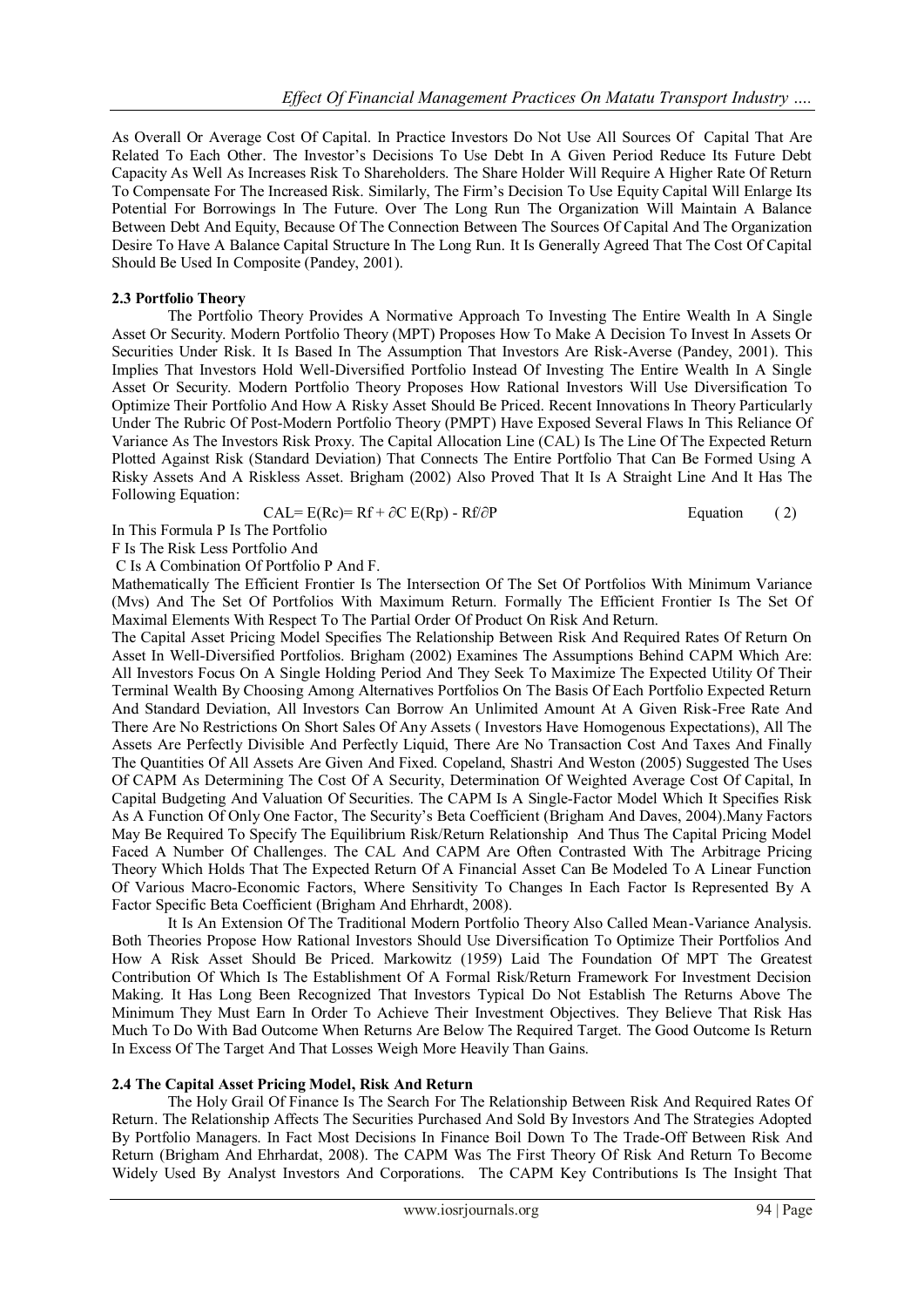Required Return Should Not Be Affected By Diversifiable Risk And That Only None Diversifiable Risk Matters. Indeed Investors Have Become More Diversified As The CAPM Has Become More Widely Known. However, Despite The CAPM's Intuitive Appeal, A Number Of Studies Have Raise Concerns About Its Validity. Fama And French (1992) Cast A Doubt On The CAPM, Found Out That The Two Variables Are Consistently Related To Stock Returns; After Adjusting For Other Factors They Found That Smaller Firms Provided Relatively Higher Returns On Stocks With Lower Markets Ratio. Contrary To The CAPM They Found No Relationship Between Stocks Beta And Its Return. According To Brown (2009), Most Of The Early Evidence Regarding The Relationship Between Rates Of Returns And Systematic Risk Of Portfolios Supported The CAPM. The Literature Provided Extensive Evidence That Size, The Profitability Equity Ratio, Financial Leverage And The Book-To-Market Value Ratio Have Explanatory Power Regarding Returns Beyond Beta. Kothari And Shanken (1997) Measured Beta With Annual Returns To Avoid Trading Problems And Found Substantial Compensation For Beta Risk. They Suggested That The Results Obtained By Fama And French (1992) May Have Been Time Period-Specific And Might Not Be Significant Over A Longer Period. Pettangall, Dundaram And Mathrur (1995) Noted That Empirical Studies Used Realized Returns To Test The CAPM Model When Theory Specifies Expected Returns. When They Adjusted For Negative Market Excess Returns, They Found A Consistent And Significant Relationship Between Beta And Rates Of Return. When Jagannathan And Wang (1996) Employed A Conditional CAPM That Allows For Changes In Betas And In The Market Risk Premium This Model Performed Well In Explaining The Cross Section Of Returns. Grundy And Malkiel (1996) Also Contend That Beta Is A Very Useful Measure Of Risk During Declining Markets Which Is When It Is Most Important. Finally, When Reilly And Wright (2004) Examined The Risk Adjusted Performance For 31 Different Asset Classes Utilizing Betas Computed Using A Very Broad Proxy For The Market Portfolio. The Risk-Return Relationship Was Significant As Expected In CAPM Theory.

## **2.5 Summary And Gaps To Be Filled By The Study**

Emery, Finnety And Stowe (2007) Conducted A Study To Investigate Debt-Equity Ratio In The Private Corporate Sector In India, He Tested The Relation Of Debt Equity Ratio With Age, Total Asset, Retained Earnings, Profitability And Capital Intensity. He Found That Age, Retained Earnings And Profitability Were Negatively Correlated While Total Assets And Capital Intensity Was Positively Related To Debt-Equity Ratio. Pandey's (1999) Study About The Corporate Managers Attitude Towards Use Of Borrowing In India Revealed That The Practicing Managers Generally Preferred To Borrow Instead Of Using Other Sources Of Funds Because Of Low Cost Of Debt Due To The Interest Tax Deductibility. Pandey (2001) Conducted Another Empirical Study Examining The Industrial Patterns, Trends And Volatilities Of Leverage And The Impact Of Size, Profitability And Growth On Leverage. Sharpe (2007) Studied The Impact Of Size, Growth, Business Risk, Dividend Policy, Profitability, Debt Service Capacity And The Degree Of Operating Leverage On The Leverage Ratio Of The Firm.

A Number Of Studies Have Been Done Relating To Financing And Agency Decisions But None Has Exploited On The Effect Of Capital Structure And Cost Of Capital On Profitability Of *Matatu Industry*. Therefore This Study Aimed At Assessing The Effect Of Financial Management Practices With Regard To Capital Structure And Cost Of Capital On Profitability With A Case Of Narokline Service Limited In Narok County.

## **III. Research Methodology**

The Study Applied A Survey Research Design Involving The Narokline Service Limited Conducting *Matatu* Business Which Operates On A Number Of Routes. Survey Is Reliable Due To Its Consistency As There Is Probability Of Producing The Same Results After Repeated Measurements And Gives The Researcher Control Of The Research Environment (Kothari, 2006).

The Target Population Included 78 *Matatu* Operators Composed Of 30 Shareholders And 48 Non Shareholders (NSL, 2012). The Research Applied Stratified Random Sampling Technique Where The Target Population Was Divided Into Shareholders And Non Shareholders Making A Total Of 2 Strata. Mugenda And Mugenda (2003), A Representative Sample Must Be At Least 10% Of The Entire Target Population. In This Case, Proportional Allocation According To The Sizes Of The Samples From The Different Strata Were Worked Out As Recommended By Kothari (2006) To Obtain A More Precise Estimate For Each Stratum. The Desirable Sample Size Was 56 Respondents (72%) Of The Target Population. The Sample Size Was Then Divided By The Sample Size For Each Strata To Achieve A Desired Representation.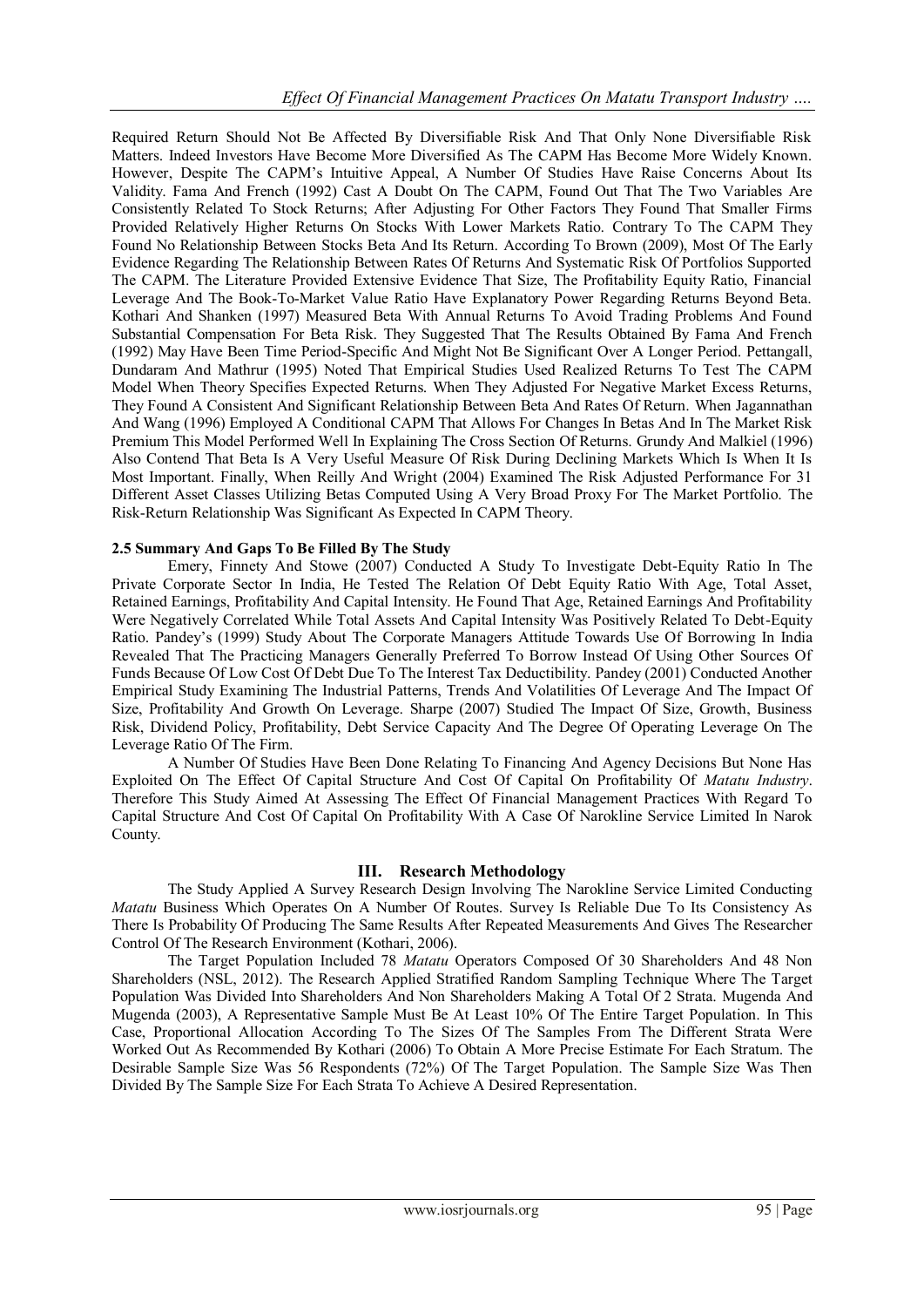| - - - - - - - - - - - - - - - - - - - - |           |                              |  |  |  |
|-----------------------------------------|-----------|------------------------------|--|--|--|
| <b>Distribution respondents</b>         | Frequency | <b>Proportion Allocation</b> |  |  |  |
| <b>Shareholders</b>                     | 30        | $56(30/78) = 22$             |  |  |  |
| Non-Shareholders                        | 48        | $56(48/78) = 34$             |  |  |  |
| Total                                   | 78        |                              |  |  |  |
|                                         |           |                              |  |  |  |

#### **Table1: Sample Size**

Primary Data Was Collected Through Self Administered Questionnaires With Both Closed And Open-Ended Question To Seek For A Non-Biased Response From The Respondents And Ensure That Results Were Favourable To The Objective Of The Study. The Questionnaire Were Considered The Best In Collection Of Primary Data Because They Provided An Avenue For The Researchers To Ask Probing Questions, They Are Fast, Cheap And Can Be Self-Administered (Mugenda And Mugenda 2003). The Key Variable For Which Data Were Collected Was The Cost Of Capital And Capital Structure In Relation To The Dependent Variable Profitability.

The Researcher Offered Assistance On Matters Such As Interpretation Of Questions That Were Unclear To The Respondents. This Ensured Accuracy And Honesty In Filling Out The Questionnaires By Respondents.

## **Data Analysis Model**

The Collected Questionnaires Were First Checked For Inconsistencies And Coded. The Data Was Analyzed By use of Descriptive and Inferential Statistics Which Involved Measure Of Central Tendency, Dispersions, Correlation And Regression In Investigating The Effect Of Financial Management Practices On Profitability With Regard To Cost Of Capital And Capital Structure. The Regression Model Was

 $Y = B_0 + B_1x_1 + B_2x_2 + r$  Equation (3)

Where Y Is The Dependent Variable (Profitability)

Β0 Is Constant Profit

Β<sup>1</sup> Is The Coefficient Of Cost Of Capital

Β<sup>2</sup> Is The Coefficient Of Capital Structure

 $X_1$  Is The Cost Of Capital

 $X<sub>2</sub>$  Is The Capital Structure

ɤ Is The Random Term

## **IV. Results And Discussions**

## **4.1 Descriptive Analysis**

The Respondents Were Divided Into Shareholders And Non-Shareholders. Since Financial Management Is Based On The Proposition Of Shareholder Wealth Maximization (Pandey, 1999), This Categorization Was Considered Reasonable.

| <b>Table2: Designation Of Respondents</b> |                                             |                             |  |  |  |  |  |
|-------------------------------------------|---------------------------------------------|-----------------------------|--|--|--|--|--|
| <b>Respondents</b>                        | Frequency                                   | Percentage                  |  |  |  |  |  |
| Shareholder                               |                                             | 38.2                        |  |  |  |  |  |
| Non-Shareholder                           |                                             | 61.8                        |  |  |  |  |  |
| Total                                     |                                             | 100.0                       |  |  |  |  |  |
|                                           | ---<br>.<br>---<br>$\overline{\phantom{a}}$ | ___ _<br>. .<br>---<br>$ -$ |  |  |  |  |  |

Table 2 Illustrates That 38.2% Of The Respondents Were Shareholders While 61.8% Were Non- Shareholders

#### **Table3: Gender Of Respondents**

| Gender | Frequency                                         | Percentage |
|--------|---------------------------------------------------|------------|
| Male   | 30                                                | 57.7       |
| Female | つつ                                                | 42.3       |
| Total  | 52                                                | 100.0      |
|        | $2.5750 \pm 0.05$<br>$T = 11$<br><b>CONTINUES</b> | <b>D</b>   |

According To Table 3, 57.7% Of The Respondents Were Male While 42.3% Were Female. This Fulfils The Gender Parity Of The Kenyan Constitution.

#### **Table5: Education Level Of Respondents**

| Primary    | Secondary | fertiary          | Graduate | Postgraduate | Total |
|------------|-----------|-------------------|----------|--------------|-------|
| Frequency  |           | 20                | --       |              |       |
| Percentage | ے ۔       | າ <i>ຕ</i> -<br>. | 43.4     |              | 100.0 |

Most Of The Respondents Were Graduates At 43.4%, Followed By Tertiary Level Of Education (37.7%), Secondary Level Of Education Was At 13.2% While Postgraduate Was At 3.8% And Primary Level Of Education Was At About 1.9%. The Significance Of The Respondent's Level Of Education Was That A Relatively Sophisticated Level Of Financial Literacy Was Expected.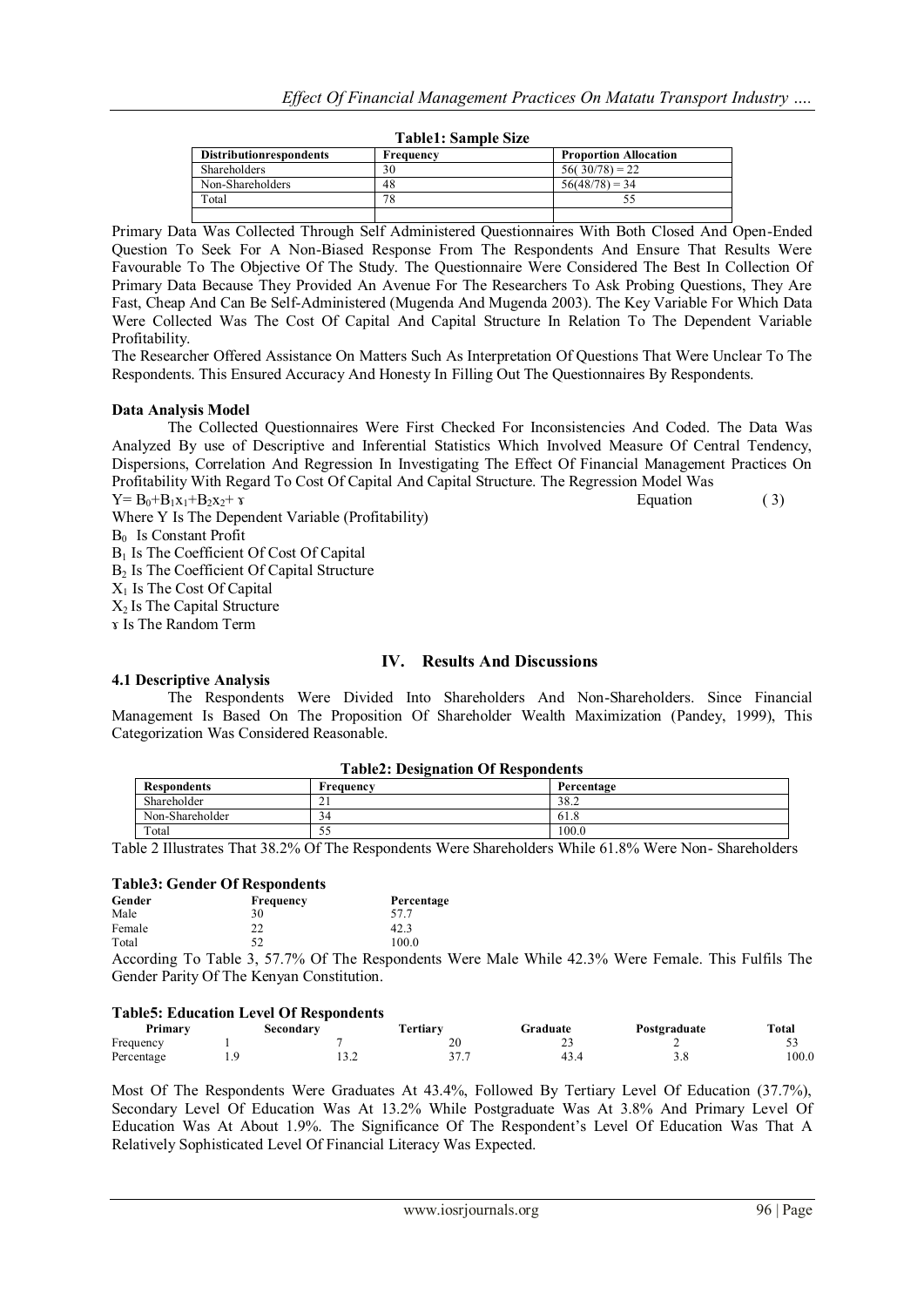Study Surveyed The Benefits Of Joining An Organized Body Like NSL By *Matatu* Owners And Operators. The Results Given In Table 6 Shed Light On The Perceptions Of Respondents About The Benefits Of NSL Where Each Benefits Was Rated From Scale 1 To 5 From Not At All Important To Extremely Important.

| Members' Benefits        | Not          | 2.Less       | 3. Neutral   | 4. Important | 5.Very       | Mean | $\delta$ |
|--------------------------|--------------|--------------|--------------|--------------|--------------|------|----------|
|                          | Important    | Importance   |              |              | Important    |      |          |
| <b>Branding</b>          | 5(9%)        | $3(5.5\%)$   | $10(18.2\%)$ | $21(38.2\%)$ | $16(29.1\%)$ | 3.73 | 1.189    |
| Maintence<br>And         | $3(5.5\%)$   | $4(7.3\%)$   | $8(14.5\%)$  | $27(49.1\%)$ | $13(23.6\%)$ | 3.78 | 1.06     |
| Repairs                  |              |              |              |              |              |      |          |
|                          |              |              |              |              |              |      |          |
| <b>GPRS</b> Tracking     | $10(18.2\%)$ | $10(18.2\%)$ | $6(11\%)$    | $20(36.4\%)$ | 7(12.7%)     | 2.96 | 1.46     |
| Legal Representation     | 14(25.5%)    | $8(14.5\%)$  | $4(7.3\%)$   | $23(41.8\%)$ | $3(5.5\%)$   | 2.71 | 1.48     |
| Parking                  | $3(5.5\%)$   | 5(9%)        | $2(3.6\%)$   | $27(49.1\%)$ | $16(29.1\%)$ | 3.76 | 1.32     |
| Give Customers Clear     | $2(3.6\%)$   | $4(7.3\%)$   | $1(1.8\%)$   | 28(50.9%)    | $20(36.4\%)$ | 4.09 | 1.00     |
| Guidelines               |              |              |              |              |              |      |          |
| <b>Ticketing Systems</b> | 6(11%)       | 5(9%)        | $3(5.5\%)$   | 25(45.5%)    | 17(30.9%)    | 3.82 | 1.07     |

In Examining The Benefits Of The Organization, The Results Indicates That Most Of The Respondents Agreed That They Attach Great Importance To The Benefits And That's Why They Join The Organization Which Shows The Expected Value Of The Aggregate Mean As 3.55 And A Standard Deviation Of 1.23. These Findings Are Consistent With The Findings Of Pandey (2001) Which Indicate That In A Bid To Maximize Owners' Wealth, One Should Strive To Maximize Profit In Relation To The Given Risk And Should Avoid Unnecessary Risks, Ensure Maximum Cash Flow Which Should Be Constantly Monitored To Assure Investors That They Are Safeguarded And Properly Utilized.

|                         |                 |              |              | $\overline{\phantom{a}}$ |              |      |      |
|-------------------------|-----------------|--------------|--------------|--------------------------|--------------|------|------|
|                         | 1.Strongly      | 2.Disagree   | 3. Not Sure  | 4.Agree                  | 5.Strongly   | Mean | Δ    |
|                         | <b>Disagree</b> |              |              |                          | Agree        |      |      |
| <b>Equity Financing</b> | $4(7.3\%)$      | 5(9%)        | $10(18.2\%)$ | 15(27.3%)                | $20(36.4\%)$ | 3.71 | 1.34 |
| Debt Financing          | 25(45.5%)       | $16(29.1\%)$ | $10(18.2\%)$ | $2(3.6\%)$               | $2(3.6\%)$   | 1.91 | 1.05 |
| Cost Of Debt            | $28(50.1\%)$    | 18(32.7%)    | $8(14.5\%)$  | $1(1.8\%)$               |              | 1.67 | 0.79 |
| Source Of Finance       | $24(43.6\%)$    | $12(21.8\%)$ | $4(3.7\%)$   | $10(18.2\%)$             | 4(3.7%       | 2.18 | 1.39 |
| Risk Of Capital         | $4(3.7\%)$      | 5(9%)        | $6(10.9\%)$  | $16(29.1\%)$             | $24(43.6\%)$ | 3.93 | 1.24 |
| Security Of Debt        | 5(9%)           | $6(10.9\%)$  | $6(10.9\%)$  | $24(43.6\%)$             | $14(25.5\%)$ | 3.65 | 1.24 |
| Loan Access             | $6(10.9\%)$     | $8(14.5\%)$  | $12(21.8\%)$ | 25(45.5%)                | $4(3.7\%)$   | 3.24 | 1.12 |
| Source Of Capital       | 15(27.3%)       | $14(25.5\%)$ | $2(3.6\%)$   | $12(21.8\%)$             | $12(21.8\%)$ | 2.85 | 1.56 |

**Table7: Summary Of Source Of Financing**

The Research Assessed The Effect Of The Cost Of Capital And Capital Structure On The Profitability In Matatu Industry, The Statements Were Rated From 1 To 5( Strongly Disagree To Strongly Agree). The Respondents, Indicated To What Extent They Agree. Table 7 Illustrates The Findings. When The Respondents Were Asked On The Most Preferred Source Of Capital, Equity Received Higher Rating Than Debt; With A Mean Of 3.71 And Standard Deviation Of 1.34 Compared To A Mean Of 1.91 And Standard Deviation Of 1.05 On Debt. The Respondents Who Preferred Equity Was 43.6% As Indicated In Table 8 And Those Who Preferred Both Equity And Debt Was 36.4% In Comparison To Only 12.7% Of The Respondent Who Preferred Debt Only. Brigham And Ehrhardt (2008) Said That Managers Should Choose The Capital Structure That Maximizes Shareholders Wealth. The Basic Approach Is To Consider A Trial Capital Structure Based On The Market Values Of The Debt And Equity And Then Estimate The Wealth Of The Shareholders Under That Capital Structure. It Is Not Enough To Just Acknowledge The More Preference For Owner Contributed Funds, But Other Factors Need To Be Taken Into Account To Form A More Complete Picture. In This Regard, The Cost Of Debt Or The Interest Rate Is Considered Since It Is The Major Hindrance To The Use Of Debt.

The Determinants Of Source Of Financing At A Mean Of 2.18, Standard Deviation Of 1.39, Risk Of Debt Financing At A Mean Of 3.93 And Standard Deviation Of 1.24 And The Cost Of Debt At A Mean Of 1.67, Standard Deviation Of 0.79 Was Considered To Be An Important Component. Ehrhardt (1994) Argues That Cost Of Debt Is A Key Factor In Choosing The Mixture Of Debt And Equity Used To Finance The Firm And In Making Decisions On Whether To Lease Or Buy Assets. Pandey (2001) Said The Investor's Decisions To Use Debt In A Given Period, Reduces Its Future Debt Capacity As Well As Increasing Risk To Shareholders'. Similarly The Firm's Decision To Use Equity Capital Will Enlarge Its Potential For Borrowing In The Future. The Other Issues That One Considers When Applying For Loan Are The Risks Associated With Debt Such As The Potential For Bankruptcy, Interest Coverage, Security For Loan, Bank Relationship, The Access To Capital Markets, And The Effects Of Financing On The Operational Efficiency Of The Firm. From Table 7 The Research Concludes That While Debt Is Not The Most Preferred Source Of Capital, The Two Factors Security And Access Help Make It Likely To Be Used.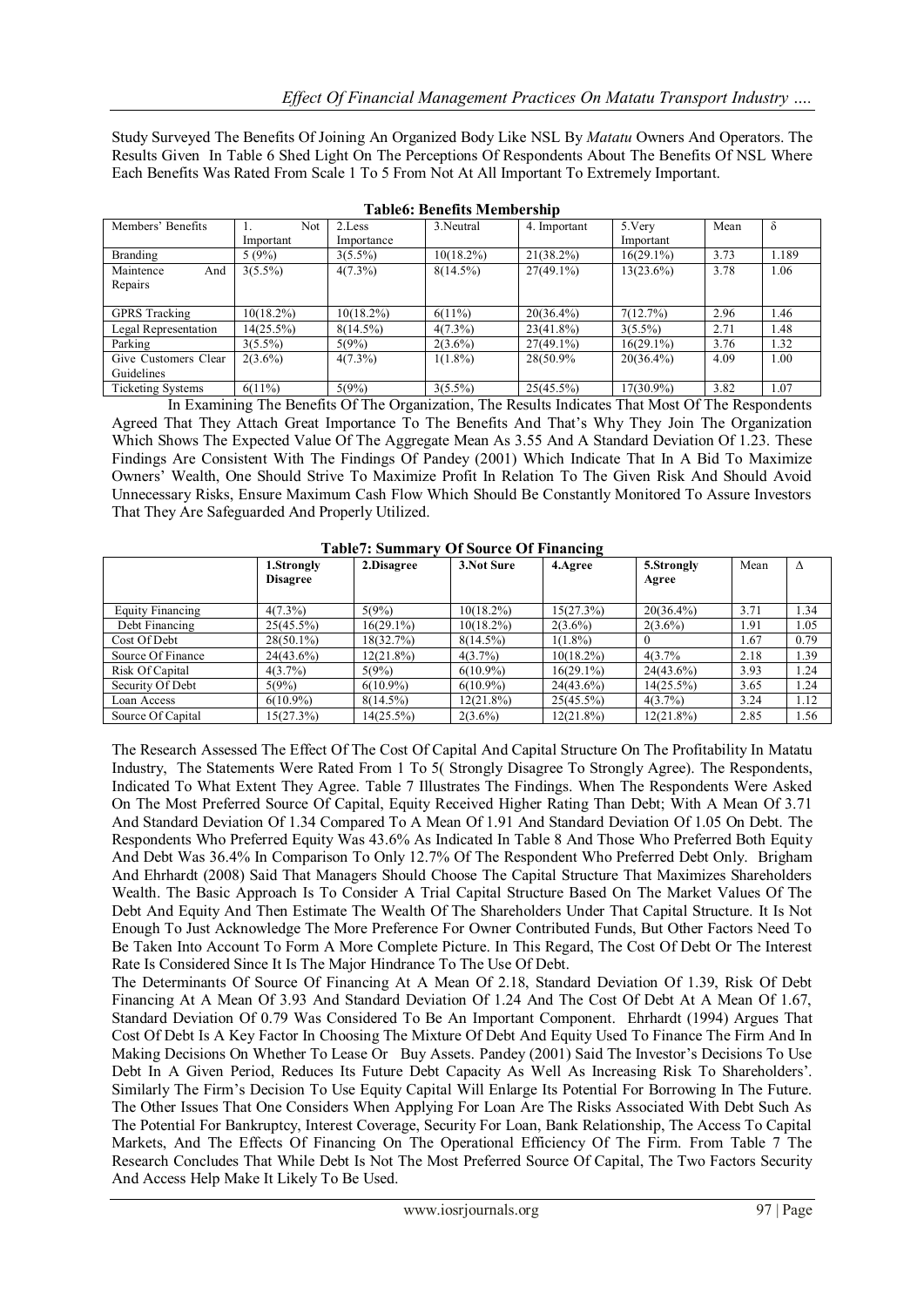٦

| Table 8: Capital Structure |                       |  |  |  |
|----------------------------|-----------------------|--|--|--|
|                            | Number Of Respondents |  |  |  |
|                            | $24(43.6\%)$          |  |  |  |

 $T$  11.  $\alpha$   $\alpha$   $\ldots$  1.  $\alpha$ 

| Equity          | relitiver of respondents<br>$24(43.6\%)$ |
|-----------------|------------------------------------------|
|                 |                                          |
| Debt            | $.7\%$                                   |
| Debt And Equity | $20(36.4\%)$                             |

| Table 9: Cost Of Capital    |            |               |                 |                 |             |      |                          |
|-----------------------------|------------|---------------|-----------------|-----------------|-------------|------|--------------------------|
| Cost Of Debt                | Below 10%  | $10\% - 15\%$ | $3.15\% - 20\%$ | $4.20\% - 25\%$ | . Above 25% | Mean | $\overline{\phantom{a}}$ |
| Of<br>Number<br>Respondents | $4(7.3\%)$ | $24(43.6\%)$  | $12(21.8\%)$    | $10(18.2\%)$    | $5(9.1\%)$  | 2.78 |                          |

As Illustrated In Table 9, The Cost Of Capital Was Between 10% And 15% For Most Of The Respondents In Comparison To Only 7.3% Whose Cost Of Debt Was Below 10%. The Cost Of Debt Is A Hindrance To Matatu Transport Industry Investment With 23.3% Of The Respondents Pay Above 20% Cost Of Debt.

Table 10: Profitability

|                                             |                | Table TV. Fromability |                |                |                |      |          |
|---------------------------------------------|----------------|-----------------------|----------------|----------------|----------------|------|----------|
|                                             | Strongly       | Disagree              | Not Sure       | Agree          | Strongly       | Mean | $\wedge$ |
|                                             | Disagree       |                       |                |                | Agree          |      |          |
|                                             |                | 2                     | 3              | 4              | 5              |      |          |
| Money I Receive By Affiliating With The     | $\overline{4}$ | 6                     | 12             | 18             | 15             | 3.62 | 1.19     |
| Organization Is More Than I Would           | $(7.3\%)$      | $(10.9\%)$            | $(21.8\%)$     | (32.7%)        | (27.3%)        |      |          |
| Generate Elsewhere                          |                |                       |                |                |                |      |          |
| The Organization Provides Investors With    | 8              | 10                    | 8              | 20             | 9              | 3.22 | 1.31     |
| A More Steady Predictable Cash Flows.       | $(14.5\%)$     | $(18.2\%)$            | $(14.5\%)$     | $(36.4\%)$     | $(16.4\%)$     |      |          |
| I Am Very Satisfied With The Cash           | 12             | 10                    | $\mathfrak{D}$ | 18             | 13             | 3.18 | 1.46     |
| Generated<br>From<br>The<br><b>Business</b> | $(21.8\%)$     | $(18.2\%)$            | $(3.6\%)$      | (32.7%)        | $(23.6\%)$     |      |          |
| Considering The Risks Involved              |                |                       |                |                |                |      |          |
| Matatu Transport Business Operations        | $\overline{4}$ | $\overline{c}$        | 1              | 24             | 19             | 3.67 | 1.59     |
| Generate Cash Routinely So That There Is    | $(7.3\%)$      | $(3.6\%)$             | $(1.8\%)$      | $(43.6\%)$     | $(34.5\%)$     |      |          |
| No Need To Borrow Or Ask For Overdraft      |                |                       |                |                |                |      |          |
| Facilities                                  |                |                       |                |                |                |      |          |
| The Operations Of Matatu Transport          | 26             | 20                    | 6              | $\mathcal{E}$  | $\theta$       | 1.75 | 0.848    |
| Business Are Not Affected By Other          | (47.3%)        | (32.7%)               | $(10.9\%)$     | $(5.5\%)$      |                |      |          |
| Problems In The Economy Such As             |                |                       |                |                |                |      |          |
| Unemployment, Rising Prices, Etc.           |                |                       |                |                |                |      |          |
| Changes In The Business Environment         | 20             | 16                    | $\overline{c}$ | $\overline{4}$ | 13             | 2.53 | 1.591.   |
| Brought About By Government Directives      | $(36.4\%)$     | $(29.1\%)$            | $(3.6\%)$      | $(7.3\%)$      | $(23.6\%)$     |      |          |
| Affect The Profit From The Business         |                |                       |                |                |                |      |          |
| Favourably                                  |                |                       |                |                |                |      |          |
| There Has Been Marked Growth In             | 25             | 16                    | 10             | 3              | $\overline{2}$ | 1.98 | 1.06     |
| Demand For Transport Services That Has      | $(45.5\%)$     | $(29.1\%)$            | $(18.2\%)$     | $(5.5\%)$      | $(3.6\%)$      |      |          |
| Improved                                    |                |                       |                |                |                |      |          |

The Findings Illustrated In Table 10 On Profitability In The Matatu Transport Industry Indicates That A Mean Of 3.62 And A Standard Deviation Of 1.19 Of The Respondents Agree That They Receive More Money When Affiliated To The Organization While Most Of The Respondents Were Neutral On The Steady Predictable Cash Flow. Most The Respondents Agreed On The Issues Of Economic Factors Affecting The Profitability Need To Borrow Money For Operation, Risk Involved In Transport Business And The Growth Of Demand For Transport Business.

## **4.2 Correlation Analysis**

|  | Table 11: Pearson Correlation Analysis |  |
|--|----------------------------------------|--|

 $\mathsf{r}$ 

|                                                |                                                              | Cost Of Capital              | Capital Structure | Profit |
|------------------------------------------------|--------------------------------------------------------------|------------------------------|-------------------|--------|
| Cost Of Capital<br>Capital Structure<br>Profit | Pearson Correlation<br>Pearson Correlation                   | $0.716^{**}$<br>$0.698^{**}$ | $0.670^{**}$      |        |
|                                                | **. Correlation Is Significant At The 0.01 Level (2-Tailed). |                              |                   |        |

A Strong Positive Relationship Was Established Between The Dependent Variable (Profitability) And The Two Independent Variables For The PSV Matatu Transport Industry. Table 11 Above Shows That The Correlation Between Profit And Cost Of Capital Was ( $R = 0.698$ ,  $P < 0.01$ ), Profit And Capital Structure Had ( $R = 0.670$ ,  $P <$ 0.01). There Was Also A Strong Relationship Among The Independent Variables Of R= 0.716, P < 0.01. This Implies That The Variables Are Inter-Dependent And Their Efficient Management Has A Significant Effect On Profitability. Multicollinearity Test Was Conducted With A Variance Inflation Factor (VIF) Of Less Than 10 (Thomas, 2008). The Finding In Table 11, The VIF Of 6.181 Resulted For Both Independent Variables And Therefore Multicollinearity Did Not Exist.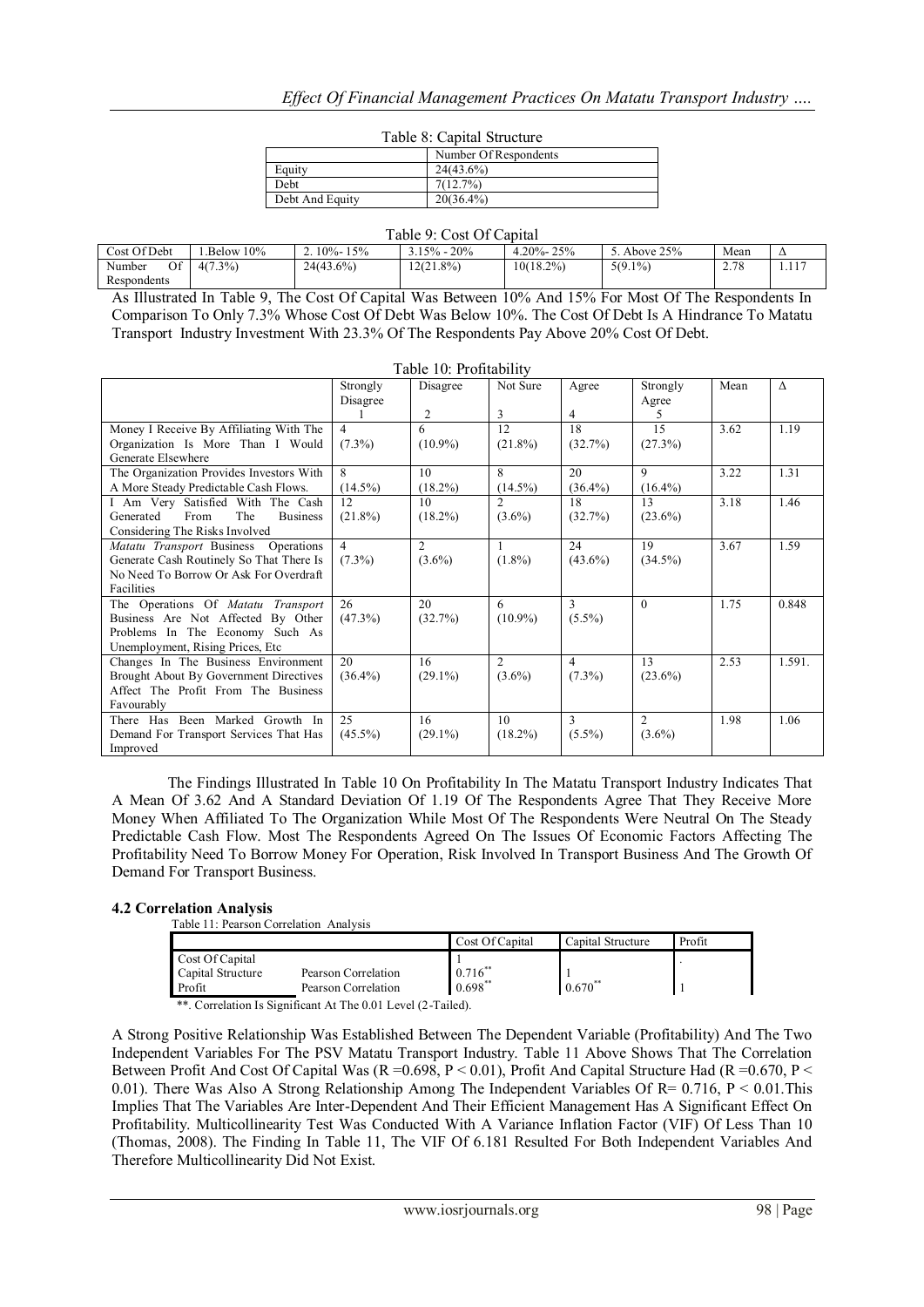## **4.3 Regression Analysis**

Table 11: Regression Coefficients

|       |                   | Unstandardized<br>Coefficients |            | Standardized  <br>Coefficients |        | Sig.  |           | <b>Collinearity Statistics</b> |  |
|-------|-------------------|--------------------------------|------------|--------------------------------|--------|-------|-----------|--------------------------------|--|
| Model |                   | В                              | Std. Error | Beta                           |        |       | Tolerance | VIF                            |  |
|       | (Constant)        | 0.125                          | 0.145      |                                | 0.864  | 0.001 |           |                                |  |
|       | Cost Of Capital   | $-0.832$                       | 0.112      | 0.620                          | 0.741  | 0.002 | 0.162     | 6.181                          |  |
|       | Capital Structure | 0.912                          | 0.084      | 0.913                          | 10.869 | 0.000 | 0.162     | 6.181                          |  |

a. Dependent Variable: Profit

Regression Results In Table 11 Shows That Cost Of Capital Has A Significant Effects On The Profitability Of The Industry At ( $T = 0.864$ , P- Value = 0.002) With A Coefficient Of -0.832 Indicating That An Increase Of 0.832 Leads To A Decrease Of Profit By 0.832. The Cost Of Equity And Debt Overall For Individual Projects Profoundly Affects The Profitability Of The Investment. Expectations About Profit Determine What Projects Manager Will Invest Or Will Not Invest In But It Also Determines Whether The Company Succeeds Financially (Peavler, 2002). Michael (2004) In Order To Build New Plants, Buy New Equipment, Develop New Products And Upgrade Information Technology Business Should Have Capital. For Every Business Decision The Manager Has To Decide If The Cost Of Capital Is Favorable. It Also Shows That Capital Structure Has A Significant Effect On The Profitability Of Industry At  $T = 10.869$ , P- Value 001) With A Coefficient Of 0.912 Indicating That An Increase Of 0.912 Leads To An Increase Of Profitability Of The Industry. The Regression Model Equation Was  $Y= 0.125 - 0.832X_1 + 0.912X_2$  Equation (4)

**Table12: Regression Results** Model

| Model | к               | R Square | Adjusted R Square | Std.<br>Of<br>Error<br>Estimate | The Durbin-Watson |
|-------|-----------------|----------|-------------------|---------------------------------|-------------------|
|       | $0.970^{\rm a}$ | 0.941    | 0.938             | 0.371                           | 1.028             |

A. Predictors: (Constant), Capital Structure, Cost Of Capital

b. Dependent Variable: Profit

According To The Findings On The Table 12, Finance Management Practices Attributes To 94.1% Of The Changes In The Profitability In The Matatu Industry. The Finding Indicated A Durbin- Watson Value Of 1.028.

## **V. Conclusions**

This Study Undertook To Seek An In Depth Understanding On The Effect Of Financial Management Practices On The Profitability In *Matatu Transport* Industry With A Particular Interest In Matatu Organizations. The Conclusion Of The Hypotheses Was That:

A) The Cost Of Capital Had A Significant Effect On Profitability Of PSV *Matatu Transport* Industry In Kenya At  $T= 0.741$ , P –Value <0.001.

B) The Capital Structure Had A Significant Effect On The Profitability Of PSV *Matatu Transport* Industry In Kenya At T=  $10.869$ , P – Value <  $0.001$ 

The Study Found Out That Under Cost Of Capital, Most Shareholders And Non Shareholders Have Higher Preference For Owner Contributed Capital Or Equity. Nonetheless, Debt Is Also Used Invariably By The Respondents And Major Elements That Determine Its Use Are The Cost Of Capital And Risk. The Independent Variables Attributes To 94.1% In The Variation Of Profitability In This Industry Hence The Variables Are Important Components In The Business.

The Study Therefore Makes The Following Recommendations Regarding The Financial Management Practices At The Matatu Transport Industry As Measures That Can Be Undertaken To Improve Profitability.

First, The Organizations Should Make It Possible For Members To Access Loans At Lower Interest Rates By, Entering Into Funding Commitments With The Financial Institutions. It Should Also Have Plans To Access A Wider Pool Of Equity Financing By Listing In The Capital Markets.

The Organization Should Advice The Investors On The Optimal Capital Structure Whose Profitability Is Highest.

The *Matatu* Transport Industry Is Afflicted By Various Costs Which Erode The Profitability From The Industry Which Should Be Managed